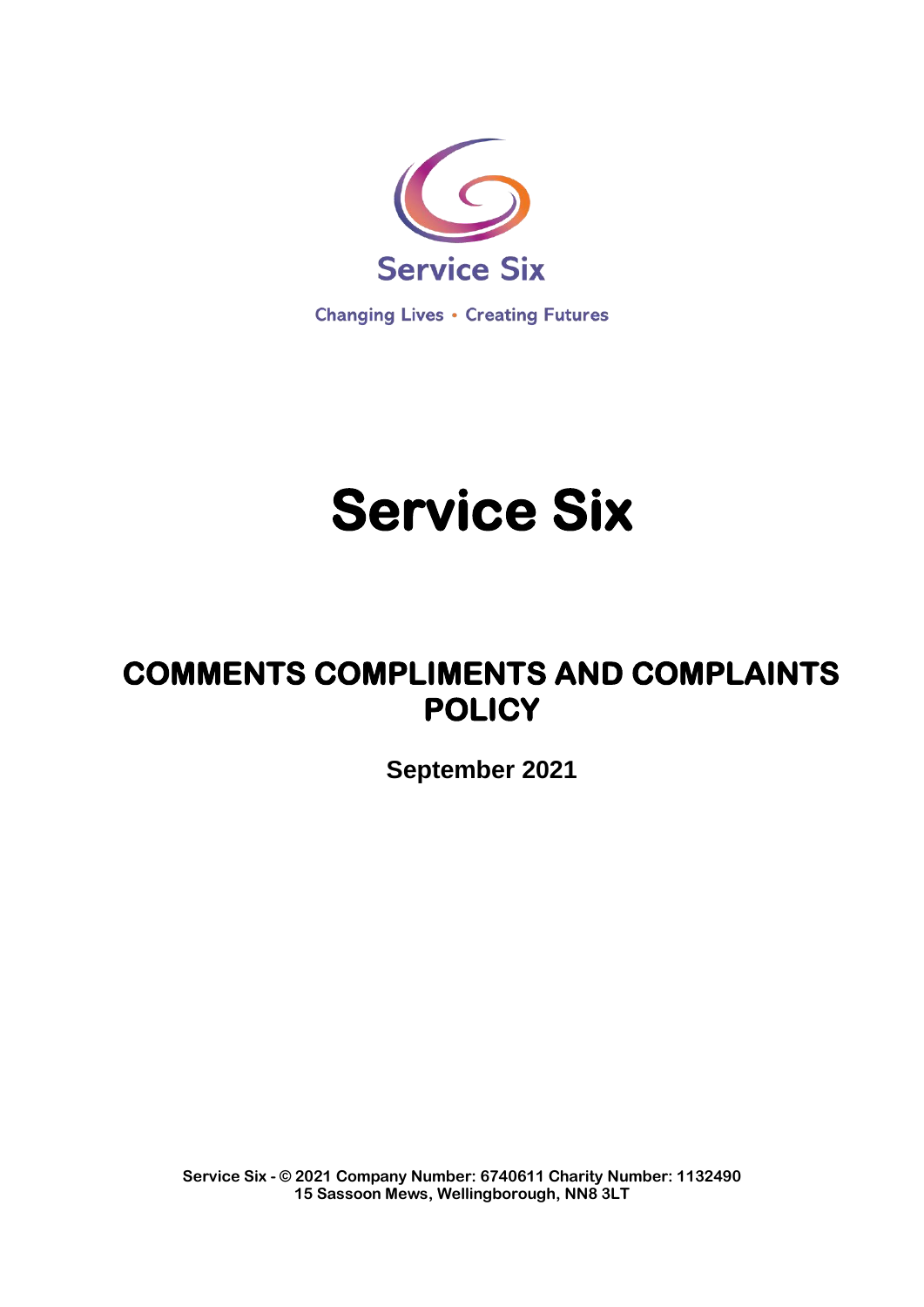**Date:** September 2021

**Review Due By:** September 2022

**Lead Role/Manager:** Chief Executive

# **Others involved in implementing:** Trustees, Managers, Personnel and Volunteers

#### **Purpose**

The purpose of this policy is to outline the importance of comments, compliments and complaints to the successful and improving performance of Service Six. Service Six is a learning organisation and uses all feedback to improve experience for our clients, stakeholders and employees. This policy covers unsolicited feedback, and does not cover surveys, audits and assessment used as part of the client journey.

Service Six welcomes all feedback as a way of ensuring client and other stakeholder satisfaction with Service Six and with the operation of the organisation. Our services and delivery are always open to continuous improvement and we actively seek ways of achieving this.

#### **Obtaining feedback**

Service Six engages in a range of structured feedback mechanisms. However, clients and other stakeholders also contribute feedback on an ad-hoc basis.

#### **Who can submit comments compliments and complaints**

Any person or organisation with whom/which Service Six comes into contact can provide feedback. Feedback may come from clients (either individuals or organisations), carers, families, members of the public or stakeholder organisations.

#### **Comments and compliments**

Comments and compliments can arise from emails, letters, phone, social media plattforms, thank you cards, sent to either individual practitioners or to the organisation. Such feedback may also be given verbally. Where this happens, Service Six may request that the feedback is put in writing to assist in evidencing performance.

Comments and compliments are used in Service Six as an opportunity for recognition of good and effective performance and it is often shared with other staff members. Service Six also recognises that the compliments received are only a small proportion of the positive comments that are made to staff day in day out.

#### **Complaints**

Service Six takes complaints very seriously and welcomes them as a means of identifying flaws in service delivery and as opportunities to improve the client experience.

Complaints may be raised either informally or formally. It is hoped that most complaints are informal in the first instance to facilitate quick resolution and reduce the risk of detriment to the client. If an informal complaint is raised, Service Six will aim to resolve it within 48 hours. A more complex issue may take longer but the person charged with resolving/answering the issue will stay in regular contact with the complainant until the matter is closed.

> **Service Six - © 2021 Company Number: 6740611 Charity Number: 1132490 15 Sassoon Mews, Wellingborough, NN8 3LT**